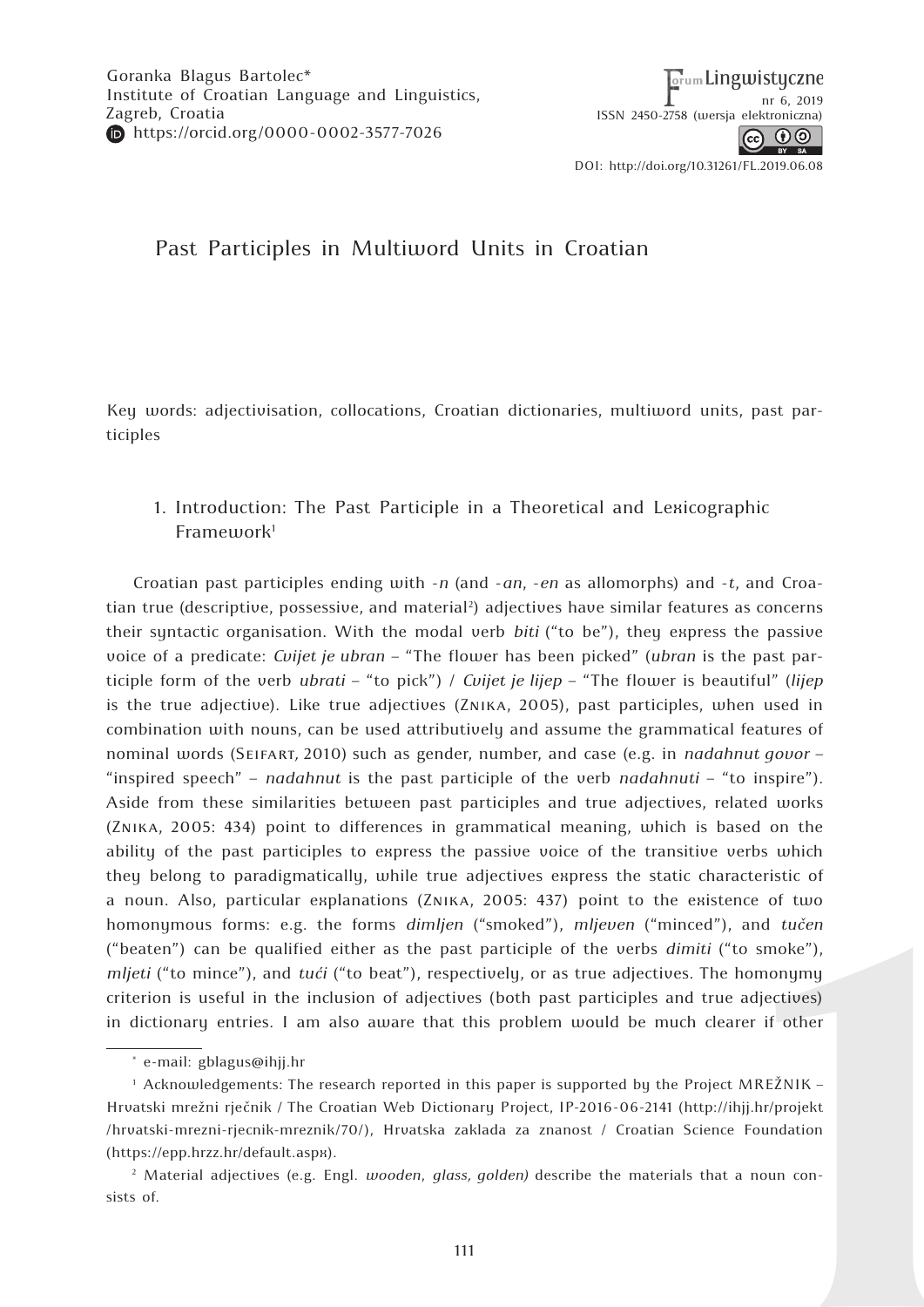Slavic languages (other South Slavic languages, Czech, Polish, Russian) were included in the analysis, especially if we consider *-n/-t* participles to be a ubiquitous phenomenon in Slavic languages (Smith, 1995; Marvin, 2003; Kibort, 2012). Such comparative analysis will be the subject of future research.

Traditionally, past participles are listed in Croatian dictionaries most often as a morphological form under an infinitive as a canonical form of verbal entries. They are rarely represented as adjectival entries (e.g. *dimljen* – "smoked," *usoljen* – "salted, salt-cured").

According to the aforementioned theoretical and lexicographic assumptions, past participles and true adjectives have many features in common. The accent shall be placed on adjectival features of the past participle; we will, therefore, consider those cases in which the past participles show grammatical and semantic features of true adjectives (case, gender, number, usage and meaning). Also, two other features are important to consider when we observe past participles as true adjectives: (1) past participles denote gradable concepts through comparative and superlative forms, as is noted in Croatian (Znika, 2005: 430–431) and in Polish (Kibort, 2012: 331); and (2) at the semantic level, past participles lose their features of passive predicative forms that modify the subject as a patient and, instead, behave as descriptive adjectives agreeing with the head nouns (KIBORT, 2012: 331).<sup>3</sup> Grammatically, past participles are formed from transitive verbs in Croatian – they are object-oriented forms (Cetnarowska, 2000: 47, according to: Nedjalkov, Jaxontov, 1988: 6) which, when used as adjectives in a nominal phrase (NP), determine the object noun (*mljeti meso* – "to mince meat" / *mljeveno meso* – "minced meat").

Given this theoretical framework, the further discussion will be based on the analysis of past participles in various multiword units (MWUs) in Croatian. The main goal of this research is to show whether the level of lexicalisation, i.e. the adjectivisation of past participles, can be determined by their collocational potential on the basis of their cooccurrence with other words (nouns). This approach is based on the explanation provided in Ivir (1992/1993: 185–186), which separates the prototypical, core meaning of words that changes in collocational relations, leading to the conclusion that the prototypical meaning of some words is only the initial, semantic potential they realise in various specified meanings depending on their collocational relationship with other words.

An overview of the usage of past participles in multiword units (MWUs) shall be shown on the examples taken from the Croatian Collocation Database (CCD).4 In short, the CCD is primarily based on the traditional lexicographic and lexicological settings of multiword lexical units (Benson et al., 1997; Mel'čuk, 2001 [1998]; Sag et al., 2002; Blagus Bartolec, 2014).<sup>5</sup> The data sources for CCD include: Croatian daily, weekly, and monthly newspapers; various online sources; contemporary Croatian lexicographical manuals (dictionaries,

<sup>3</sup> E.g. in *meso je mljeveno u mašini* ("meat was minced in machine") *meat* is a patient of passive predicative form *was minced* while in *minced meat* past participle *minced* has a descriptive adjectival meaning.

<sup>4</sup> For more on the CCD, see: http://ihjj.hr/kolokacije/. All past participles listed in this paper have been included in the CCD.

<sup>&</sup>lt;sup>5</sup> The CCD will be a useful source to be included in other more advanced MWU sources (both Croatian and international) for the development of tools for extracting MWUs on the basis of their semantic and lexical features (RAMISCH, 2015).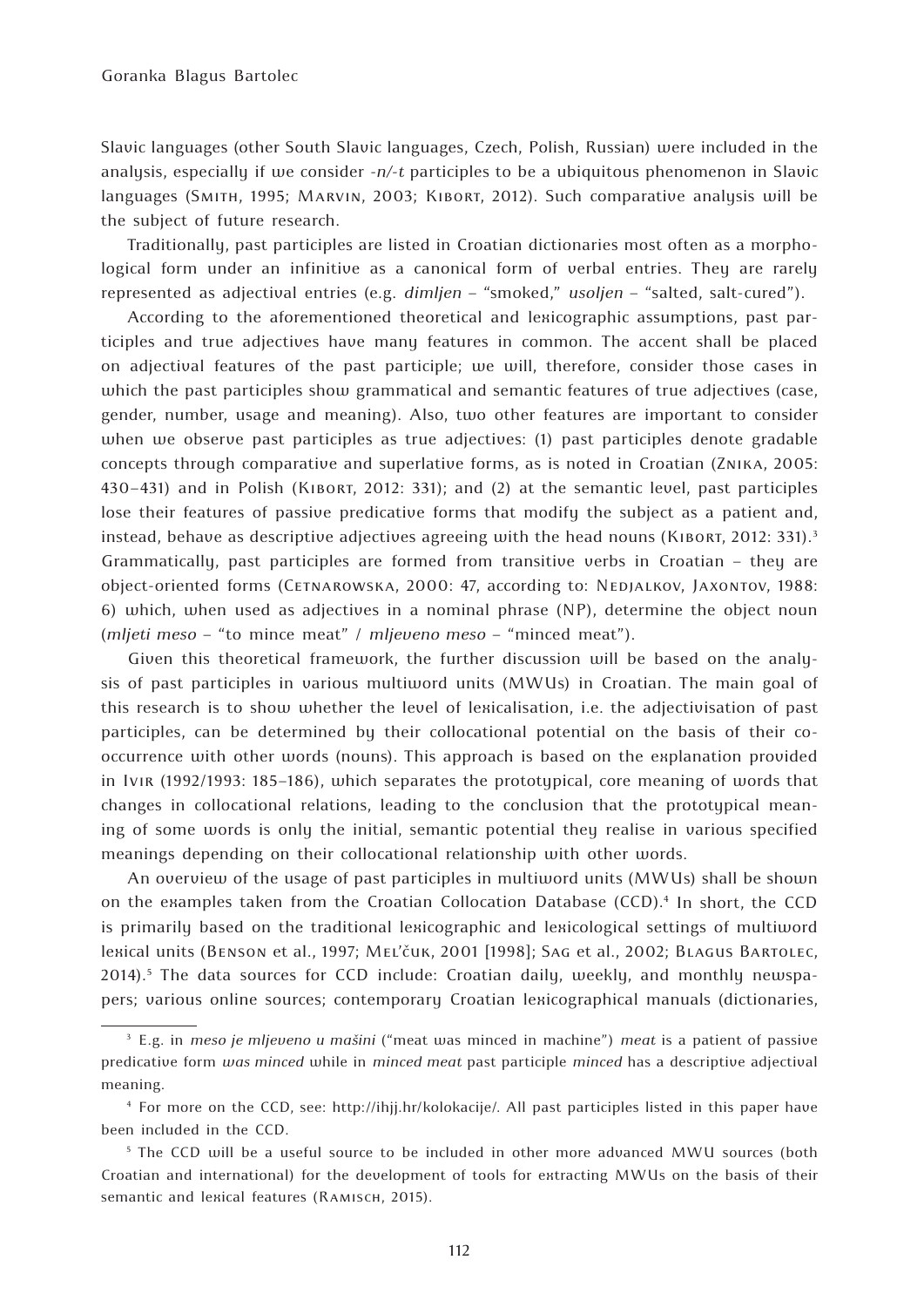lexicons, encyclopedias); *Narodne novine* online (the official newspaper of the Republic of Croatia); recent linguistic journals with articles on the topics of word combinations in Croatian; and Croatian web corpus – hrWaC (http://nlp.ffzg.hr/resources/corpora/hrwac/).

Generally, the concept behind the CCD is to create a database with the most common Croatian multiword units by defining their semantic types and usage context: idioms (e.g. *ustati na lijevu nogu*, literally "to get up on one's left leg," Engl. "to get up on the wrong side of the bed"), multiword terms that are specific to a particular scientific or professional field (e.g. *anodna korozija* – "anode corrosion," *običajno pravo* – "customary law"), proverbs (e.g. *u laži su kratke noge*, literally "lies have short legs," Engl. "lies don't travel far"), collocations (word combinations with more restricted or specific meanings, e.g. *vitke noge* – "slender legs"), free combinations (combinations with freedom of selection and freedom of combination, e.g. *prekrižiti noge* – "to cross (one's) legs").

All of the aforementioned types of lexical units as parts of the CCD frequently contain past participles (e.g. *odrezak pečen na žaru*, literally "a steak baked on ember," Engl. "grilled steak," *promet je pojačan*, literally "traffic is intensified," Engl. "traffic is heavy," *zrak je onečišćen* – "the air is polluted," *zvijezda je rođena* – "a star is born," *električno nabijena čestica* – "electrically charged particle," *stečena prava i dužnosti* – "attained rights and duties") which are expanded in various styles of Croatian (journalism, administration and legislation, professional and scientific literature, etc.). The CCD contains several columns, the first of which provides the entry that is a component of a particular unit. The entries appear in their canonical form (infinitive for verbs, nominative for nouns, masculine gender for adjectives and pronouns). In the case of past participles that are part of various MWUs (i.e. idioms or multiword terms), it is occasionally impossible to unambiguously determine whether their canonical form is that of a verb or of an adjective. For the needs of this research, 393 past participles ending in -*n* (and -*an*, -*en* as allomorphs) and -*t* were extracted from the CCD. The status of these forms was checked in four modern Croatian dictionaries: *Rječnik hrvatskoga jezika* (Dictionary of the Croatian Language, hereinafter: RHJ), *Školski rječnik hrvatskoga jezika* (Scholastic Croatian Dictionary, hereinafter: ŠKRJ), *Veliki rječnik hrvatskoga standardnog jezika* (Large Dictionary of the Croatian Language, hereinafter: VRH), and *Hrvatski jezični portal* (Croatian Language Portal, hereinafter: HJP). Of the past participles examined, 218 are listed in one or more of the mentioned dictionaries as independent adjectival entries, and can thus be considered true adjectives. The other 175 past participles in existing Croatian dictionaries are not listed as independent adjectival entries, and are rather listed under verbal entries. According to the attestations in the CCD, these past participles also act as true adjectives in various multiword units. Due to the limited length of the article, I have not included all of these forms here, but a large number of examples will be listed in the following sections.

I examine past participles that are not listed as independent entries in any dictionary, but which appear in usage as adjectival collocations in multiword units. On the basis of data from these four dictionaries and a comparison of examples of multiword units from the CCD, final criteria will be suggested by means of which past participles can be determined to be true adjectives, and thus marked as independent dictionary entries. According to these criteria, the past participles are involved in CCD in two ways: (1) as lexicalised adjectival entries (*mljeven* – "minced," *onečišćen* – "polluted") if they show true adjectival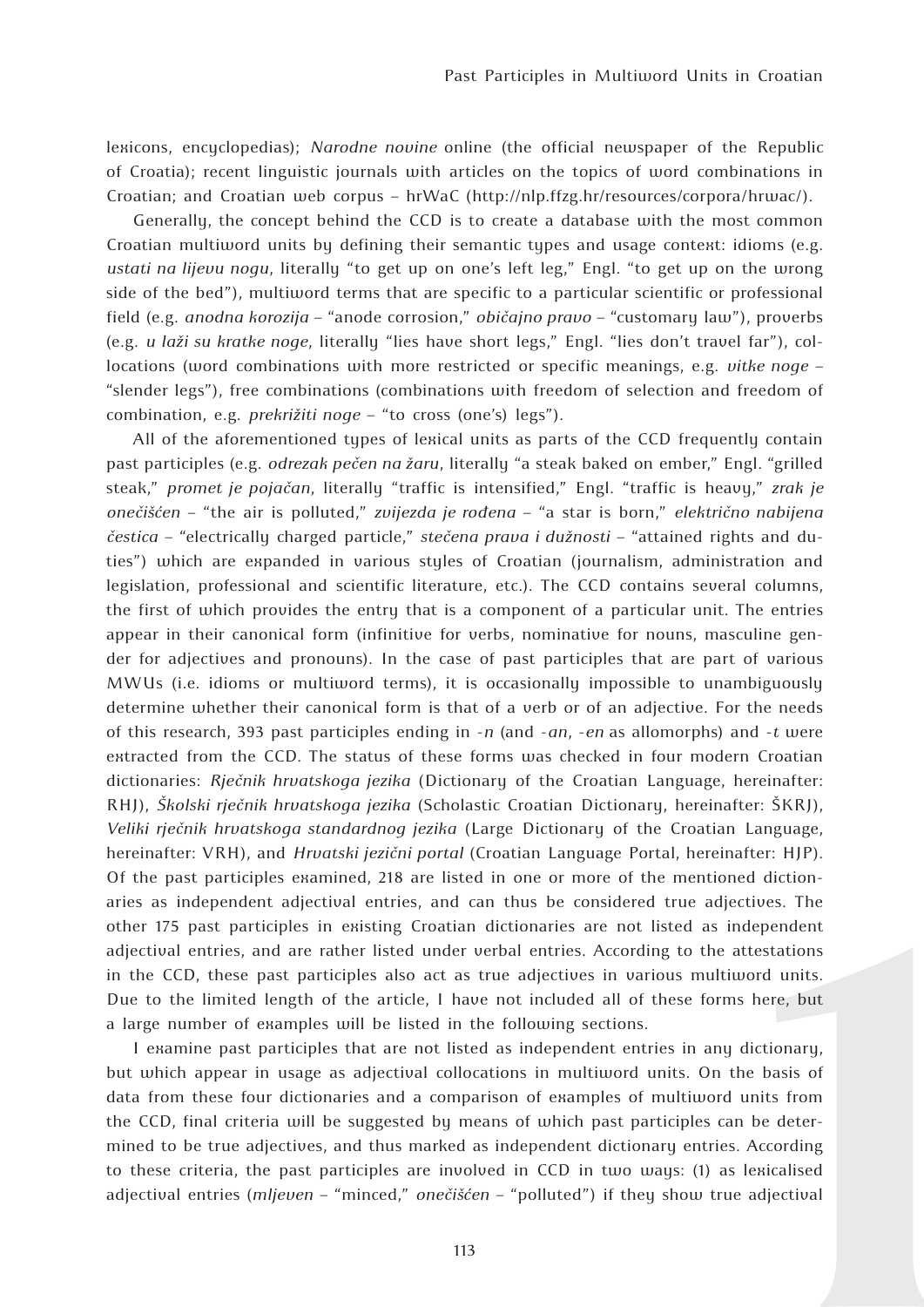features within a multiword unit, or (2) under an infinitive verbal entry if they express the passive predicative form (*srce je slomljeno* – "heart is broken").

## 2. The Structure of Multiword Units with Past Participles

According to attestations in the CCD, past participles appear in multiword units of various syntagmatic forms. Depending on the unit in which they appear, some past participles have both verbal and nominal features, and thus they fall under the homonymic model provided by Znika (2005: 437). It is possible to single out five structures. The first one (presented in section 2.1) includes prototypical participle–noun structures in which the past participles show features of true adjectives. In the other four structures (presented in sections 2.2, 2.3, 2.4, and 2.5), the past participles retain verb features expressing the passive voice.

## 2.1. Past Participle Form + Noun

The *past participle form + noun* structure here is considered the prototypical structure in which the past participle is realised as an attribute agreeing with the head noun in gender, number, and case. According to attestations in the CCD, we can outline the following past participles realised in this type of a multiword structure:

| No.            | Past participles | MWUs with past participles from the CCD                                    |
|----------------|------------------|----------------------------------------------------------------------------|
| $\mathbf{1}$   | blokiran         | blokirani računi - "blocked accounts"                                      |
|                |                  | blokirane prometnice - "blocked highways"                                  |
| 2              | donesen          | donesen zakon - lit. "brought," Engl. "enacted law"                        |
|                |                  | donesena odluka / presuda - lit. "brought," Engl. "enacted decision /      |
|                |                  | judgment"                                                                  |
| 3              | ispečen          | ispečen odrezak - "baked steak"                                            |
|                |                  | ispečeno meso - "baked meat"                                               |
| $\overline{4}$ | isplaćen         | isplaćen iznos - "paid amount"                                             |
|                |                  | isplaćeni troškovi - "paid expenses"                                       |
| 5              | istucan          | istucan kamen - "crushed stone"                                            |
| 6              | izražen          | izražene razlike - "expressed differences"                                 |
| $\overline{7}$ | izveden          | izvedene mjerne jedinice - "derived units of measurement"                  |
|                |                  | izvedeni broj - "derived number"                                           |
| 8              | mljeven          | mljevena kava - "minced coffee"                                            |
|                |                  | mljeveni papar - "minced pepper"                                           |
|                |                  | mljeveno meso - "minced meat"                                              |
| 9              | nacrtan          | nacrtane obrve - "drawn eyebrows"                                          |
| 10             | nagrađen         | nagrađeni umjetnik / gluma $c^{a}$ – "awarded artist / actor"              |
| 11             | natkriven        | natkriven plivački bazen / stadion - "covered swimming pool / stadium"     |
|                |                  | natkrivena terasa - "covered terrace"                                      |
|                |                  | natkriveno stajalište - "covered station"                                  |
| 12             | obilježen        | obilježen red riječi / pješački prijelaz - "marked word order / crosswalk" |

Past participles in MWUs in Croatian

Table 1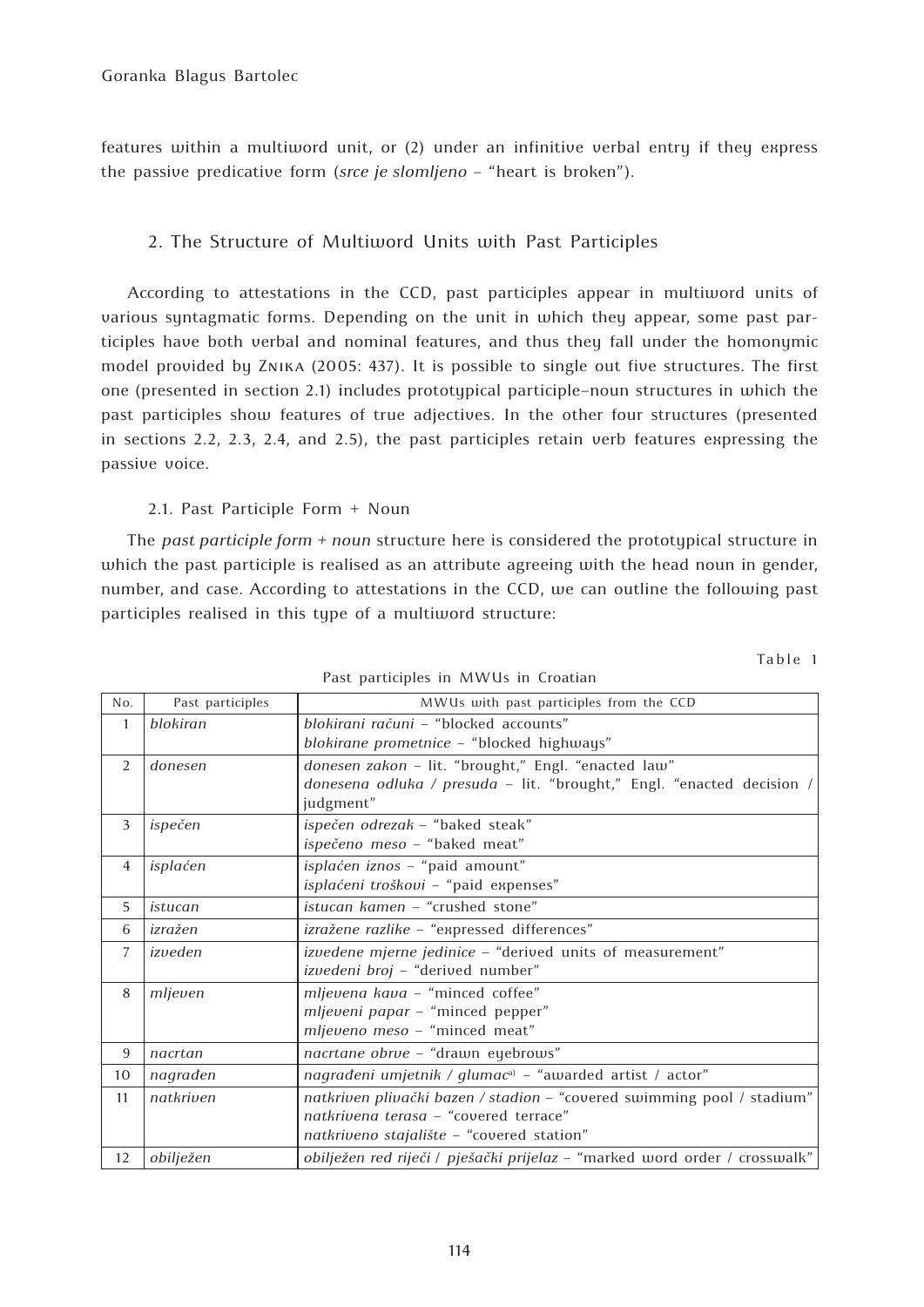Table 1 continued

| 13 | obnovljen   | obnovljena cesta - "renovated road"                                    |
|----|-------------|------------------------------------------------------------------------|
|    |             | obnovljena crkva - "renovated church"                                  |
|    |             | obnovljena obiteljska kuća - "renovated family house"                  |
|    |             | obnovljena pročelja - "renovated facades"                              |
| 14 | ocijenjen   | ocijenjeni pisani radovi - "evaluated written works"                   |
|    |             | ocijenjeni proizvodi - "rated products"                                |
| 15 | očišćen     | očišćene ulice - "cleaned streets"                                     |
|    |             | očišćen put - "cleaned path"                                           |
| 16 | odbijen     | odbijen zahtjev - "rejected request"                                   |
|    |             | odbijena molba - "rejected application"                                |
| 17 | odigran     | odigrana utakmica - "played match"                                     |
|    |             | loše odigran servis - "bad played service"                             |
|    | odležan     | odležano vino - lit. "laid," Engl. "aged wine"                         |
| 18 |             |                                                                        |
| 19 | odobren     | odobren iznos - "approved amount"                                      |
|    |             | odobrena cijena - "approved price"                                     |
| 20 | ojačan      | ojačan beton - "reinforced concrete"                                   |
|    |             | ojačana konstrukcija / plastika - "reinforced construction / plastic"  |
| 21 | okovan      | Okovani Prometej - "Prometheus Bound"                                  |
|    |             | okovane noge / ruke - "bound / chained legs / arms"                    |
| 22 | onečišćen   | onečišćen potok / zrak - "polluted stream / air"                       |
| 23 | opkoljen    | opkoljeno selo - "surrounded village"                                  |
|    |             | opkoljena vojska - "surrounded army"                                   |
| 24 | otegnut     | otegnut način govora / izgovor - "drawled way of speaking / pronun-    |
|    |             | ciation"                                                               |
| 25 | plaćen      | plaćeni dopust - "paid holiday"                                        |
|    |             | plaćeni računi - "paid invoices"                                       |
| 26 | počinjen    | počinjeni zločini - "committed crimes"                                 |
|    |             | počinjeno kazneno djelo - "committed criminal offense"                 |
| 27 | podmetnut   | podmetnut požar / dokaz - "planted fire / evidence"                    |
|    |             | podmetnuta bomba - "planted bomb"                                      |
| 28 | podstavljen | podstavljen kaput - "padded coat"                                      |
|    |             | podstavljena jakna - "padded jacket"                                   |
|    |             | podstavljeno odijelo - "padded suit"                                   |
| 29 | pomiješan   | pomiješani osjećaji / okusi - "mixed feelings / flavours"              |
|    |             | prekinuta veza - "broken connection"                                   |
| 30 | prekinut    | Muzej prekinutih veza <sup>b)</sup> - "Museum of Broken Relationships" |
|    |             | prekinuti luk - "broken arch"                                          |
|    |             | preplaćena filmska zvijezda - "overpaid movie star"                    |
| 31 | preplaćen   |                                                                        |
|    |             | preplaćen igrač / iznos - "overpaid player / amount"                   |
| 32 | presaden    | presađena kosa / koža - "transplanted hair / skin"                     |
| 33 | prijeđen    | prijeđena kilometraža - "passed mileage"                               |
|    |             | prijeđen put - "passed path"                                           |
| 34 | prikupljen  | prikupljen novac - "collected money"                                   |
|    |             | prikupljena sredstva - "collected funds"                               |
| 35 | priložen    | priložena dokumentacija - "enclosed documentation"                     |
|    |             | priložen dopis - "enclosed letter"                                     |
| 36 | ranjen      | ranjena duša - "wounded soul"                                          |
|    |             | ranjeno srce - "wounded heart"                                         |
|    |             | ranjeni civili / vojnici - "wounded civilians / soldiers"              |
| 37 | sklopljen   | sklopljena elektroda - lit. "assembled," Engl. "combination electrode" |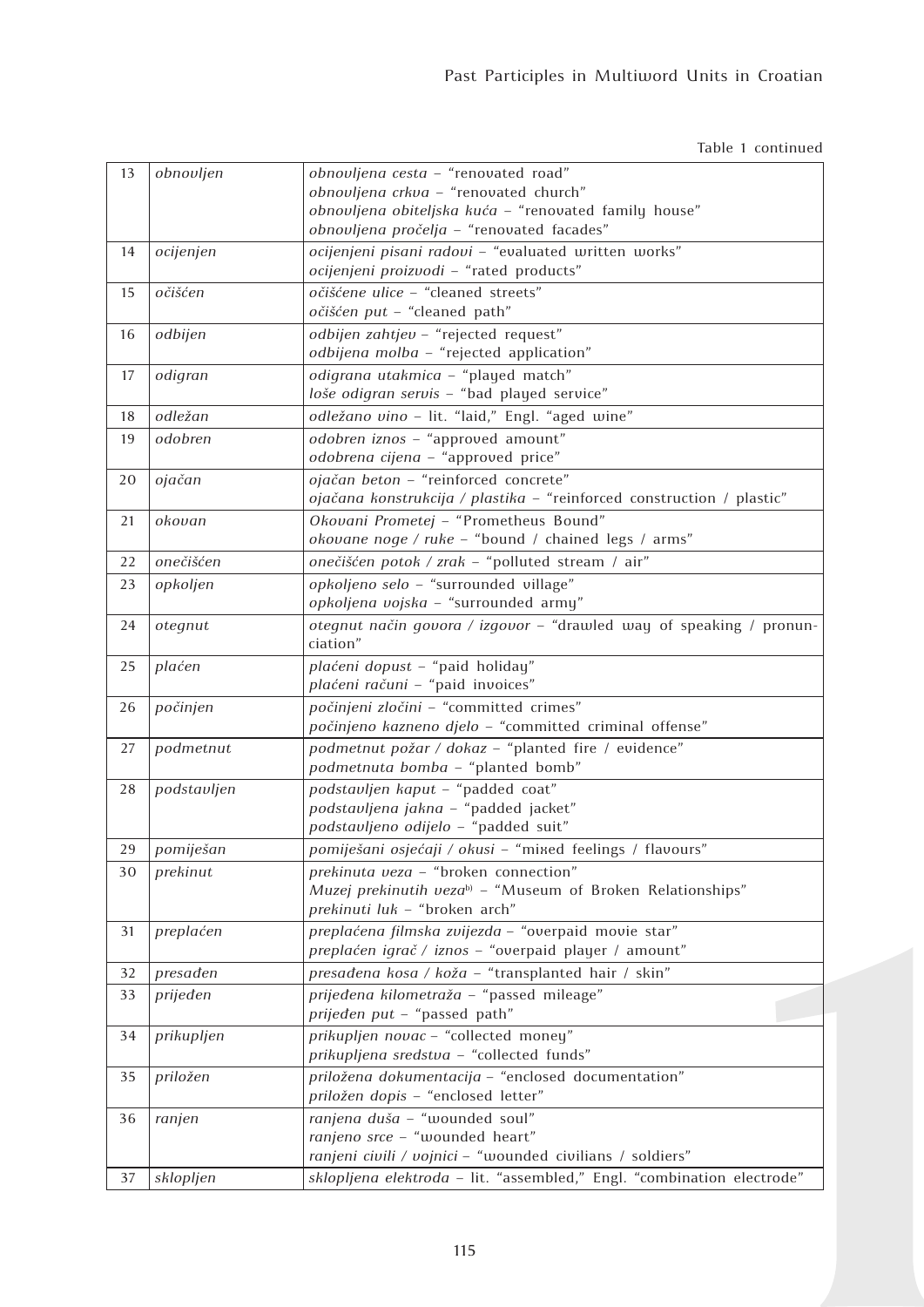Table 1 continued

| 38 | smanjen          | smanjena vidljivost - "reduced visibility"<br>smanjena ubrojivost - "reduced accountability"           |
|----|------------------|--------------------------------------------------------------------------------------------------------|
| 39 | snižen           | snižene cijene - "reduced prices"                                                                      |
|    |                  | sniženi tlak - "reduced pressure"                                                                      |
|    |                  | sniženi šećer - "reduced sugar"                                                                        |
| 40 | spušten          | spušteni strop / krov - "lowered ceiling / roof"                                                       |
|    |                  | spuštena stopala - "lowered feet"                                                                      |
|    |                  |                                                                                                        |
| 41 | srušen           | srušena stabla - "ruined trees"                                                                        |
|    |                  | srušene kuće - "ruined houses"                                                                         |
|    |                  | srušeni ideali - "ruined ideals"                                                                       |
| 42 | $ste\check{c}en$ | stečena imovina - "acquired property"                                                                  |
|    |                  | stečena prava - "acquired rights"                                                                      |
|    |                  | stečeno iskustvo - "acquired experience"                                                               |
| 43 | ugažen           | ugažen snijeg - "trodden snow"                                                                         |
|    |                  | ugažena staza - "trodden path"                                                                         |
| 44 | uhićen           | uhićeni šverceri / teroristi / prijestupnici - "arrested smugglers / terrorists<br>/ offenders"        |
| 45 | ukraden          | ukradena roba - "stolen goods"                                                                         |
|    |                  | ukradene umjetnine - "stolen goods"                                                                    |
| 46 | umetnut          | umetnuta rečenica - "inserted sentence"                                                                |
|    |                  | umetnut redak - "inserted row"                                                                         |
| 47 | usječen          | usječen kanjon - "incised canyon"                                                                      |
|    |                  | usječena brazda - "incised furrow"                                                                     |
| 48 | utrošen          | utrošena sredstva - "spent funds"                                                                      |
|    |                  | utrošen materijal - "spent material"                                                                   |
| 49 | vezen            | vezena marama - "embroidered scarf"                                                                    |
|    |                  | vezen stolnjak - "embroidered tablecloth"                                                              |
| 50 | vraćen           | vraćen novac - "returned money"                                                                        |
|    |                  | vraćena roba - "returned goods"                                                                        |
|    |                  | vraćeno povjerenje - "returned confidence"                                                             |
| 51 | zacrtan          | zacrtan cilj / plan - "outlined goal / plan"                                                           |
|    |                  |                                                                                                        |
| 52 | začuđen          | Začuđeni svatovi <sup>c)</sup> - "The Astonished Wedding Guests"<br>začuđen pogled - "astonished look" |
|    |                  |                                                                                                        |
| 53 | zagarantiran     | zagarantiran uspjeh - "guaranteed success"                                                             |
|    |                  | zagarantirano pravo - "guaranteed right"                                                               |
| 54 | zaglavljen       | zaglavljen metak - "stuck bullet"                                                                      |
|    |                  | zaglavljena papučica gasa - "stuck accelerator pedal"                                                  |
| 55 | zagrađen         | zagrađen prolaz - "gated passage"                                                                      |
|    |                  | zagrađena terasa - "gated terrace"                                                                     |
| 56 | zakazan          | zakazan sastanak - "scheduled meeting"                                                                 |
|    |                  | zakazana sjednica - "scheduled session"                                                                |
| 57 | zaključen        | zaključen slučaj / ugovor - "concluded case / contract"                                                |
| 58 | zakočen          | zakočena tipka - "locked button"                                                                       |
|    |                  | zakočena leđa - lit. "locked," Engl. "stiff back"                                                      |
| 59 | zakopan          | zakopan talent - "buried talent"                                                                       |
|    |                  | zakopano blago - "buried treasures"                                                                    |
| 60 | zakrčen          | zakrčen prilaz - "blocked access"                                                                      |
|    |                  | zakrčene prometnice - "blocked roads"                                                                  |
| 61 | zaleđen          | zaleđen kolnik - "iced pavement"                                                                       |
|    |                  | zaleđen osmijeh - "iced smile"                                                                         |
|    |                  | zaleđena rijeka - "iced river"                                                                         |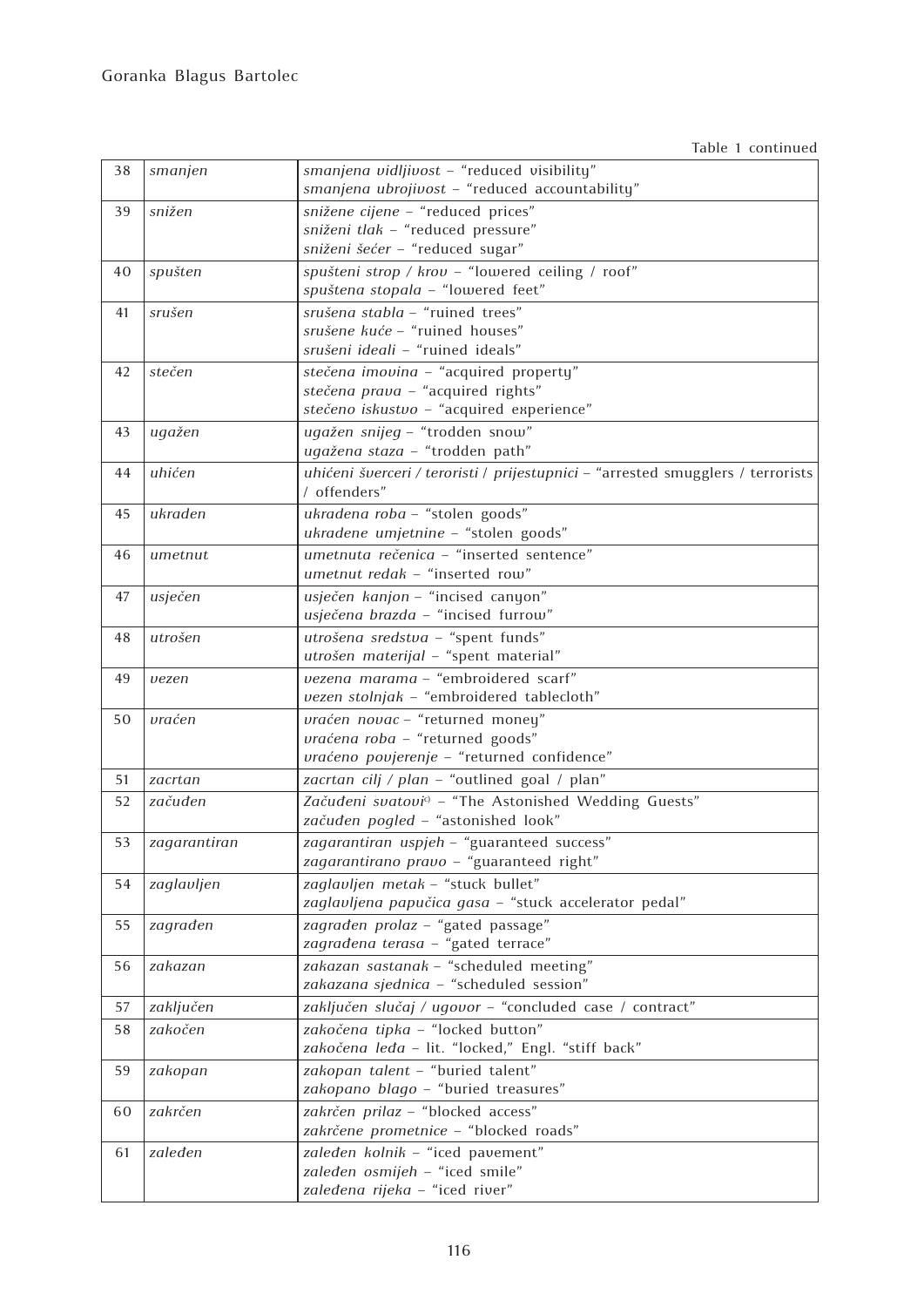Table 1 continued

| 62 | zamaskiran  | zamaskirani pljačkaši / navijači - "masked robbers / fans"                |
|----|-------------|---------------------------------------------------------------------------|
| 63 | zameten     | zametene ceste - "snowed roads"                                           |
|    |             | zameteni tragovi - "snowed traces"                                        |
| 64 | zamrljan    | zamrljan stolnjak - "stained tablecloth"                                  |
|    |             | zamrljane ruke - "stained hands"                                          |
| 65 | zamrznut    | zamrznuta hrana - "frozen food"                                           |
|    |             | zamrznut izraz lica / pogled - "frozen face / look"                       |
| 66 | zapaljen    | zapaljene baklje - "ignited torches"                                      |
|    |             | zapaljene strasti - "ignited passions"                                    |
|    |             | zapaljeno sijeno - "ignited hay"                                          |
| 67 | zapečaćen   | zapečaćen spis - "sealed file"<br>zapečaćena omotnica - "sealed envelope" |
|    |             | zapečaćene glasačke kutije - "sealed voting boxes"                        |
| 68 | zapisan     | zapisan datum / tekst - "written date / text"                             |
|    |             | zapisana riječ Božja - "written word of God"                              |
|    |             | zapisane pjesme - "written songs"                                         |
| 69 | zaplijenjen | zaplijenjena imovina - "seized assets"                                    |
|    |             | zaplijenjene cigarete - "seized cigarettes"                               |
| 70 | zapriječen  | zapriječen ulaz / kolni prilaz - "blocked entrance / access road"         |
| 71 | zarađen     | zarađen novac - "earned money"                                            |
|    |             | zarađena plaća - "earned salary"                                          |
| 72 | zaražen     | zaražene životinje - "infected animals"                                   |
|    |             | zaraženo meso - "infected meat"                                           |
| 73 | zaređen     | zaređeni svećenici - "ordained priests"                                   |
| 74 | zasijan     | zasijana površina - "seeded surface"                                      |
|    |             | zasijane njive - "seeded fields"                                          |
| 75 | zaslađen    | zaslađeno piće - "sweetened drink"                                        |
|    |             | zaslađeni sok - "sweetened juice"                                         |
| 76 | zastupan    | zastupana stranka - "represented client"                                  |
|    |             | zastupani interesi - "represented interests"                              |
| 77 | zašiljen    | zašiljena olovka - "sharpened pencil"                                     |
|    |             | zašiljen kolac - "sharpened stake"                                        |
| 78 | zatajen     | zatajen podatak - "concealed information"                                 |
|    |             | zatajene nezakonite radnje - "concealed illegal acts"                     |
| 79 | zatočen     | zatočeni civili / novinari - "imprisoned civilians / journalists"         |
| 80 | zatravljen  | zatravljena površina - "grassed surface"                                  |
|    |             | zatravljen vinograd - "grassed vineyard"                                  |
| 81 | zdrobljen   | zdrobljen kamen - "crushed stone"<br>zdrobljena kreda - "crushed chalk"   |
|    |             |                                                                           |
| 82 | zgažen      | zgažen narod - "trampled people"<br>zgaženo cvijeće - "trampled flowers"  |
|    |             | zgažen snijeg - "trampled snow"                                           |
| 83 | zgotovljen  | zgotovljen posao / plan - "realised work / plan"                          |
| 84 | zgrožen     | zgroženi prolaznici - "horrified passers-by"                              |
|    |             | zgoržena javnost - "horrified public"                                     |

a) Punctuation mark / separates the nouns wich are matched in gender, number, and case.

b) The name of museum in Zagreb.

c) The novel of Croatian writer Eugen Kumičić.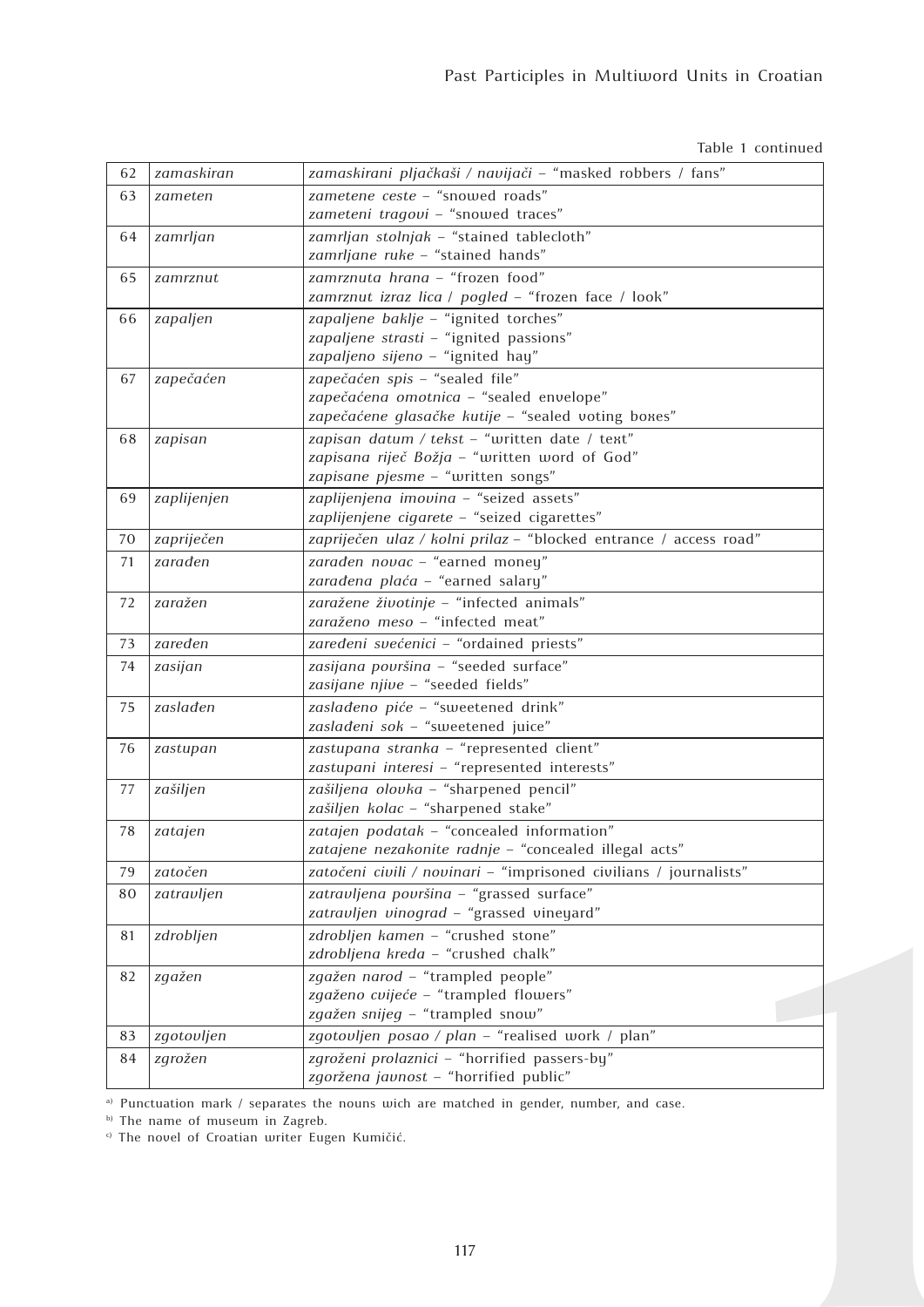This research includes 84 past participles. All of them systematically fit into the model described for Slavic languages (SMITH, 1995: 84; CETNAROWSKA, 2000; SAAVEDRA, 2007; KIBORT, 2012); Croatian past participles are mostly related to perfective prefixal verbs<sup>6</sup> which semantically belong to the class of resultative verbs. Here I agree with the assumption that resultativity is a feature that affects the adjectivisation of passive verb forms, i.e. past participles (NEDJALKOV, JAXONTOV, 1988; BELAJ, 2002; SAAVEDRA, 2007). The resultativity of participles manifests itself in expressing descriptive meanings or states of the nouns with which past participles co-occur in MWUs. As can be seen from the MWUs in Table 1, there are no semantic limitations as to with which types of nouns past participles are collocable. Generally, nouns that refer to a person, thing, place, or abstract quality can be components of participle–noun structures in Croatian MWUs.

2.2. Adverb + Past Participle + Noun in Nominative Case

Multiword structures formed by an adverb, past participle form, and noun can be considered a subgroup of adjective–noun structures, and they are common in MWUs in various fields of use. Syntactically, such multiword units are reduced forms of relative clauses, e.g. *usječen* – "incised" (*perasto usječen list* / *dlanasto usječen list* > *list koji je usječen perasto / dlanasto* "pinnate / palmate incised leaf > leaf (that is) incised pinnate / palmate"), *čuvan* – "guarded" (*strogo čuvana tajna* – "tightly guarded secret," *strogo čuvani zatvor* – "strictly guarded prison"), *ocijenjen* – "rated" (*negativno ocijenjeni učenici* – "negatively rated students"), *pretučen* – "beaten" (*teško pretučen mladić* – "a badly beaten young man"), *utrošen* – "spent" (*namjenski utrošen novac* – "purposefully spent money").

2.3. Noun + Past Participle + Noun in the Instrumental Case / Prepositional Phrase

Multiword structures formed by a noun in the nominative case, a past participle, and a noun in the instrumental case or prepositional phrase also can be considered as MWUs with reduced forms of a relative clauses (Katičić, 1991: 381), e.g. *odrezak ispečen na žaru* > *odrezak koji je ispečen na žaru* – "a steak (that is) grilled on hot coals"; *brod okovan ledom* > *brod koji je okovan ledom* – "a ship (that is) trapped in ice"; *riblji filet preliven limunovim sokom* > *riblji filet koji je preliven limunovim sokom* – "a fish fillet (that is) drizzled with lemon juice"; *grad opkoljen zidinama* > *grad koji je opkoljen zidinama* – "a city (that is) surrounded by walls"; *špageti preliveni umakom od rajčica* > *špageti koji su preliveni umakom od rajčica* – "spaghetti (that is) covered with tomato sauce"; *vrijednost izražena u postotcima* > *vrijednost koja je izražena u postotcima* – "a value (that is) expressed in percent"; *zastave spuštene na pola koplja* > *zastave koje su spuštene na pola koplja* – "flags (that are) lowered to half mast." In such a structure of multiword units, the past participles express the passive voice, and, though agreeing with the preceding noun, they do not have features of true adjectives.

<sup>6</sup> Based on the examples from Table 1, these Croatian sufixes are distinguished in the formation of perfective verbs: *is-/iz-*, *na-/nat-*, *o-/ob-/od-/op-*, *po-/pod-/pre-/pri*-, *s-*, *u-*, z-/*za*-.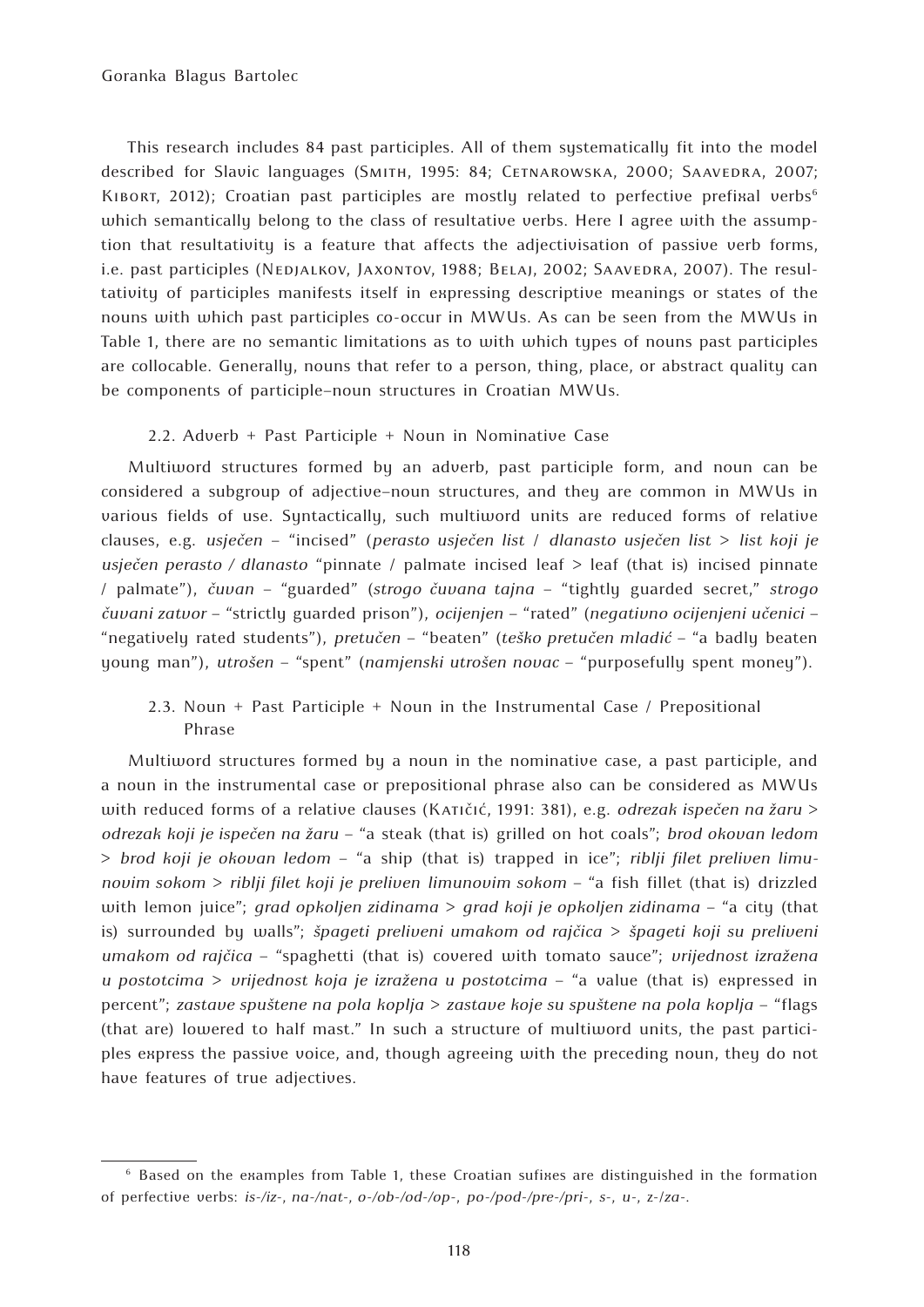#### 2.4. Noun in the Instrumental Case + Past Participle + Noun

Multiword structures in which a noun in the instrumental case is followed by a past participle and a noun also have the characteristics of reduced relative clauses. The past participle retains the governing features of the verb it belongs to: *zlatom vezen rubac > rubac koji je vezen zlatom* – literally "a kerchief (that is) embroidered in gold," *čavlima okovan lijes* – literally "a casket sealed with nails," *snijegom zametene ceste* – literally "roads covered with snow," *radom postignut uspjeh* – literally "success attained through work." This structure, considering the word order, is partially variable with the structure described in 2.3.

#### 2.5. Past Participle + Noun in the Instrumental Case / Prepositional Phrase

In multiword units with past participles and a noun in the instrumental case / prepositional phrase, past participles express the passive voice and they do not have the semantic features of true adjective.

This type of multiword structure is common in idiomatic expressions and multiword units typical of journalistic, administrative, and legislative styles. The past participle is a governing component with verb meaning, which defines the form of the noun components in the multiword units: *izražen* – "expressed" (*izraženo je /što/ u brojkama* – "/sth/ is expressed in numbers"), *nagrađen* (*nagrađen je /tko/ pljeskom* – "/sb/ was awarded with applause"), *ojačan* (*ojačan željeznim šipkama* – "strengthened with iron beams," *ojačan je /tko/ vjerom* – "/sb/ was strengthened by faith"), *rođen* (*rođen je /tko/ pod sretnom zvijezdom* – "/sb/ was born under a lucky star"), *zameten* (*zameten u snijegu* – "covered in snow"), *zapisan* (*biti zapisan crnim / zlatnim slovima u /što/* – "to be written in black / gold letters into /sth/"), *zaražen* (*zaražen je /tko/ mržnjom / glistama / nogometom* – "/sb/ has been infected with hatred / worms / football"), *zaređen* (*zaređen je /tko/ za biskupa / svećenika / đakona* – "/sb/ has been ordained as a bishop / priest / deacon"), *zatočen* (*zatočen je /tko/ protiv svoje volje* – "/sb/ has been imprisoned against his / her will," *zatočen je /tko/ u vlastitu tijelu* – "/sb/ is imprisoned in their own body").

## 3. The Stylistic and Usage Features of Past Participles

Through an analysis of MWUs taken from the CCD in which past participles appear, it is possible to define the stylistic and communicative context in which such units are used. A search in the corpus hrWaC has shown that these multiword units with past participles are common both in different professional fields (scientific, administrative, legislative) and in journalistic usage, e.g. *sklopljena elektroda* (in chemistry, literally "assembled electrode," Engl. "combination electrode"), *plaćeni dopust* (in administration / legislation, "paid holiday"), *smanjena ubrojivost* (in law, "impaired mental capacity"), *mljeveno meso* (in butchery and cookery, "minced meat"), *prekinuti luk* (in architecture and construction, "broken arch"), *sniženi šećer* (in chemistry and nutrition, literally "reduced sugar / reducing sugar"), *onečišćen zrak* (in ecology, "polluted air"), *presađena koža* (in medicine / plastic surgery, "transplanted skin"), *teško pretučen mladić / odlikovani sportaši / zgroženi prolaznici*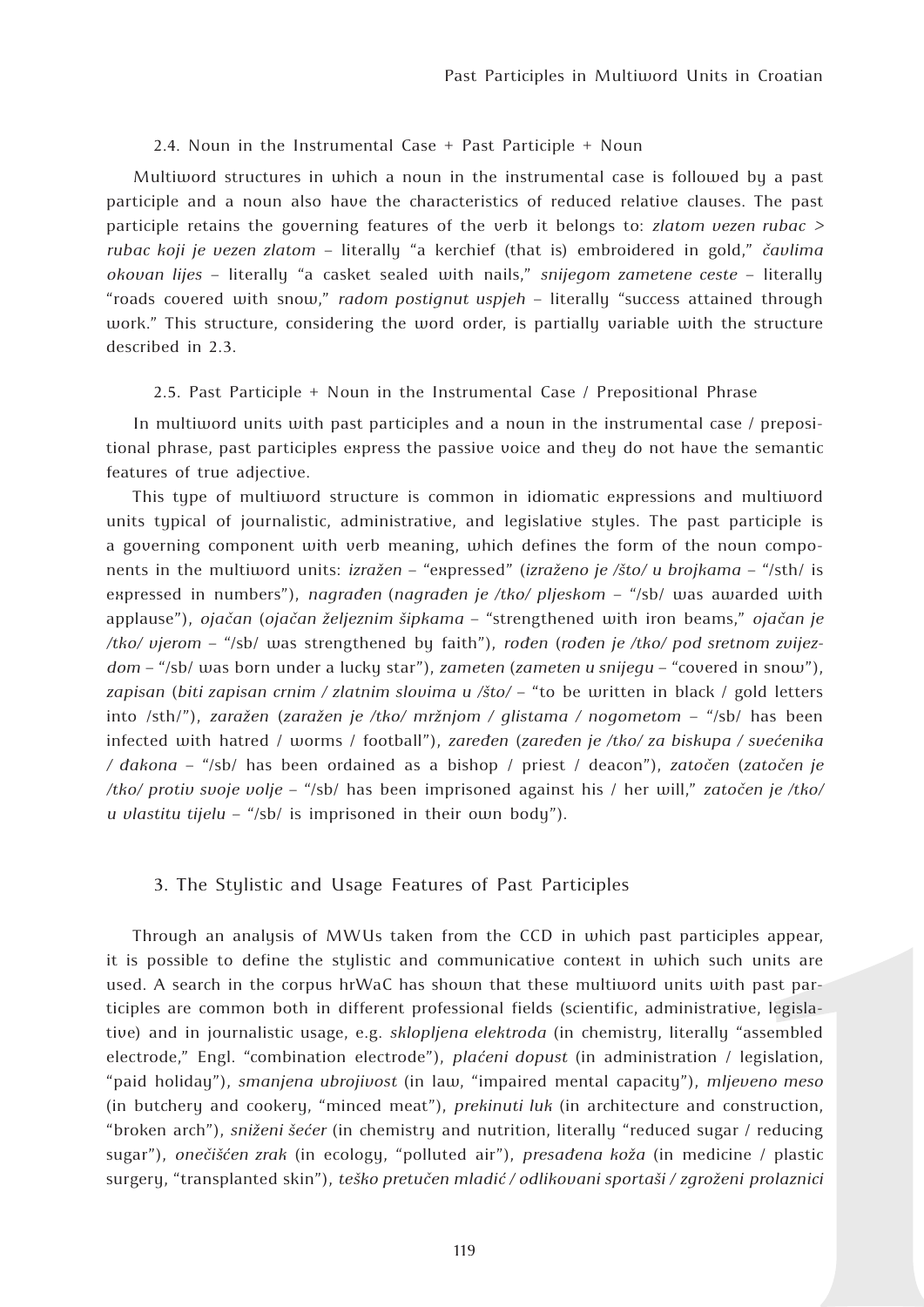(in journalism, "a badly beaten young man" / "honoured athletes" / "horrified passers-by / public").

In administrative, legislative, and journalistic practice, the use of past participles has a stylistic purpose, as it replaces larger sentence structures with more concise statements. Such statements are based on brachylogy as a stylistic process or an elliptical manner of expression (Bagić, 2012) that tends towards truncated predicates that omit copulae (verb *biti* – "to be"), but which retain their past participle form (Silić, Pranjković, 2005: 196). The multiword units explored in sections 2.2 to 2.5 are the result of this manner of expression. In light of this, Znika (2005: 436–437) makes the important conclusion that the presence of past participles in the terminology of various professional fields also contributes to the adjectivisation of past participles and their inclusion into nominal words.

## 4. Conclusion

By comparing past participles in MWUs from the CCD which co-occur with different nouns and appear as past participles in Croatian dictionaries, and relying on the aforementioned theoretical observations (CETNAROWSKA, 2000; BELAJ, 2002; ZNIKA, 2005; SAAVEDRA, 2007; Seifart, 2010; Kibort, 2012), it is possible to outline four criteria for determining the status of past participles in Croatian dictionaries<sup>7</sup> both as forms of verbal entries and as lexicalised adjectives. The emphasis is placed on their status as independent lexical (adjectival) units:

- Grammatical features such as gender, number, case, and comparison, apart from the part of the verb paradigm, categorise past participles as words with nominal categories. As nominal words, past participles behave as true adjectives and are collocable with nouns of wide semantic potential (e.g. *zakopano blago* – "buried treasure," *pomiješani osjećaji* – "mixed feelings," *smanjena vidljivost* – "reduced visibility"). The collocatability is certainly an important criterion in the process of adjectivisation of past participles.
- Adjectivisation of past participles is one of the most common ways of forming multiword terms in Croatian used in different scientific and professional fields. The high frequency of such terms indicates that adjectivisation is not a sporadic phenomenon, but rather a common way of forming terminological units in Croatian.<sup>8</sup>
- In stylistically marked language use, especially in the journalistic and administrative style, short forms based on nominalisation are typical (Belaj, 2002; Silić, 2006: 65–66). Verbal constructions convert to nominal ones, which is especially evident in truncating of verbal predicate. Instead, in passive predicative forms (e.g. *zahtjev koji je odbijen* – "request which is rejected," *dokumentacija koja je priložena* – "documentation which is enclosed"), past participles are collocatable with nouns (*odbijen zahtjev* – "rejected request," *priložena dokumentacija* – "enlosed documentation"). Adjectivisation of past participles motivated

<sup>7</sup> Here we are focused on Croatian, but these criteria are also valid for other Slavic languages.

<sup>8</sup> E.g. in hrWaC the frequency of past participle *mljeven* ("minced") in adjectival use is much more frequent then in verbal (predicative) use: the term *mljeveno meso* ("minced meat") occurs 1,360 times while the predicative form *je mljeven* ("is minced") occurs 21 times. (accessed 14th February 2019).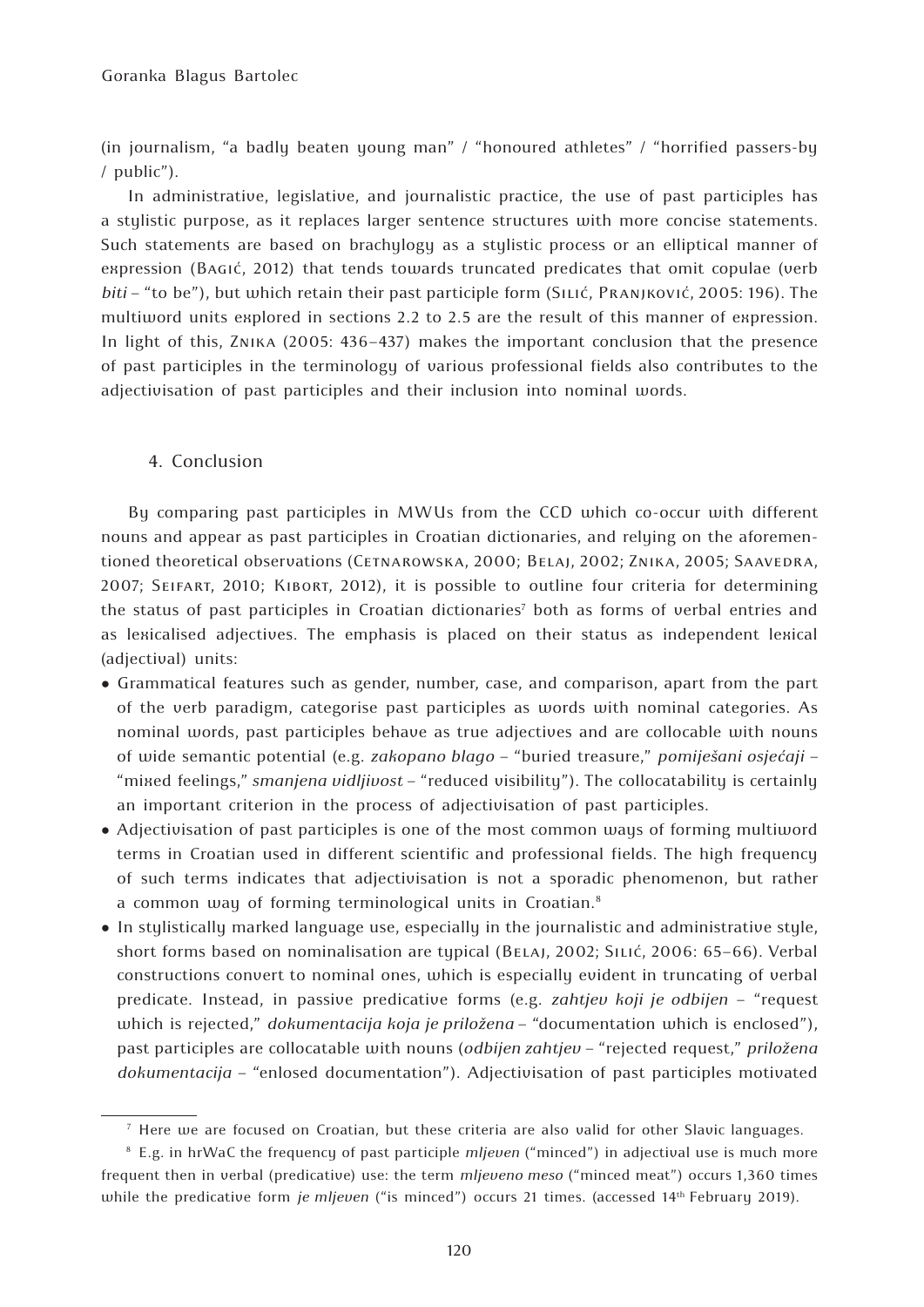by stylistic needs is by no means a negligible criterion for determining participles as independent lexical units.

● Although I have not relied more on statistical data here, the attestation of past participles in adjectival use in the corpus (see footnote 8) is also an important indicator in determining the degree of adjectivisation of past participles. Good lexicographic practice should not ignore corpus evidence of past participles in multiword units.

I consider these criteria useful also in the selection and inclusion of past participles in Croatian dictionaries as stand-alone adjectives, not only as verbal forms. Modern dictionaries are increasingly published online; as electronic publications, they offer the ability to add new entries when needed, since there is no conceptual limit as compared to printed editions. Publishing on the internet has created the conditions for past participle forms: in accordance with their homonymous nature and depending on their semantic and usage potential, participles can be listed both under verbal entries and as independent adjectival entries.

## Corpora, databases, and dictionaries

- hrWaC Croatian web corpus [online: http://nlp.ffzg.hr/resources/corpora/hrwac/; accessed: 10.03.2018].
- HJP *Hrvatski jezični portal* [online: http://hjp.znanje.hr/; accessed: 22.10.2017].
- CCD Kolokacijska baza hrvatskoga jezika (Croatian Collocation Database) [online: http://ihjj.hr/ kolokacije/; accessed: 20.03.2018].
- RHJ Šonje J., ed., 2000: *Rječnik hrvatskoga jezika.* Zagreb.
- ŠKRJ Birtić M. et al., 2012: *Školski rječnik hrvatskoga jezika*. Zagreb.
- VRH Jojić Lj., ed., 2015: *Veliki rječnik hrvatskoga standardnog jezika*. Zagreb.

### References

Bagić K., 2012: *Rječnik stilskih figura*. Zagreb.

- Belaj B., 2002: *Nominalizacija kao strategija pasivizacije*. "Suvremena lingvistika" No. 28/53–54, pp. 11–13.
- Benson M., Benson E., Ilson R., 1997: *The BBI Dictionary of English Word Combinations*. Amsterdam–Philadelphia.
- Blagus Bartolec G., 2014: *Riječi i njihovi susjedi: Kolokacijske sveze u hrvatskom jeziku*. Zagreb.
- Cetnarowska B., 2000: *Resultative Adjectives in Polish*. "Acta Linguistica Hungarica" No. 47, pp. 47– 79.
- Ivir V., 1992/1993: *Kolokacije i leksičko značenje*. "Filologija" No. 20/21, pp. 181–189.
- Katičić R., 1991: *Sintaksa hrvatskoga književnog jezika*. Zagreb.
- KIBORT A., 2012: Participles, Adjectives, and the Role of Argument Structure. In: Burr, M., HOLLOWAY King, T., eds., *Proceedings of the LFG2012 Conference.* Stanford, CA, pp. 323–340.
- Marvin T., 2003: *Past Participles in Reduced Relatives: A Cross-linguistic Perspective*. "Linguistica" No. 43, pp. 141–160 .
- Mel'čuk I., 2001 [1998]: *Collocations and Lexical Functions*. In: Cowie A.P., ed., *Phraseology: Theory, Analysis and Applications*. Oxford–New York, pp. 23–53.